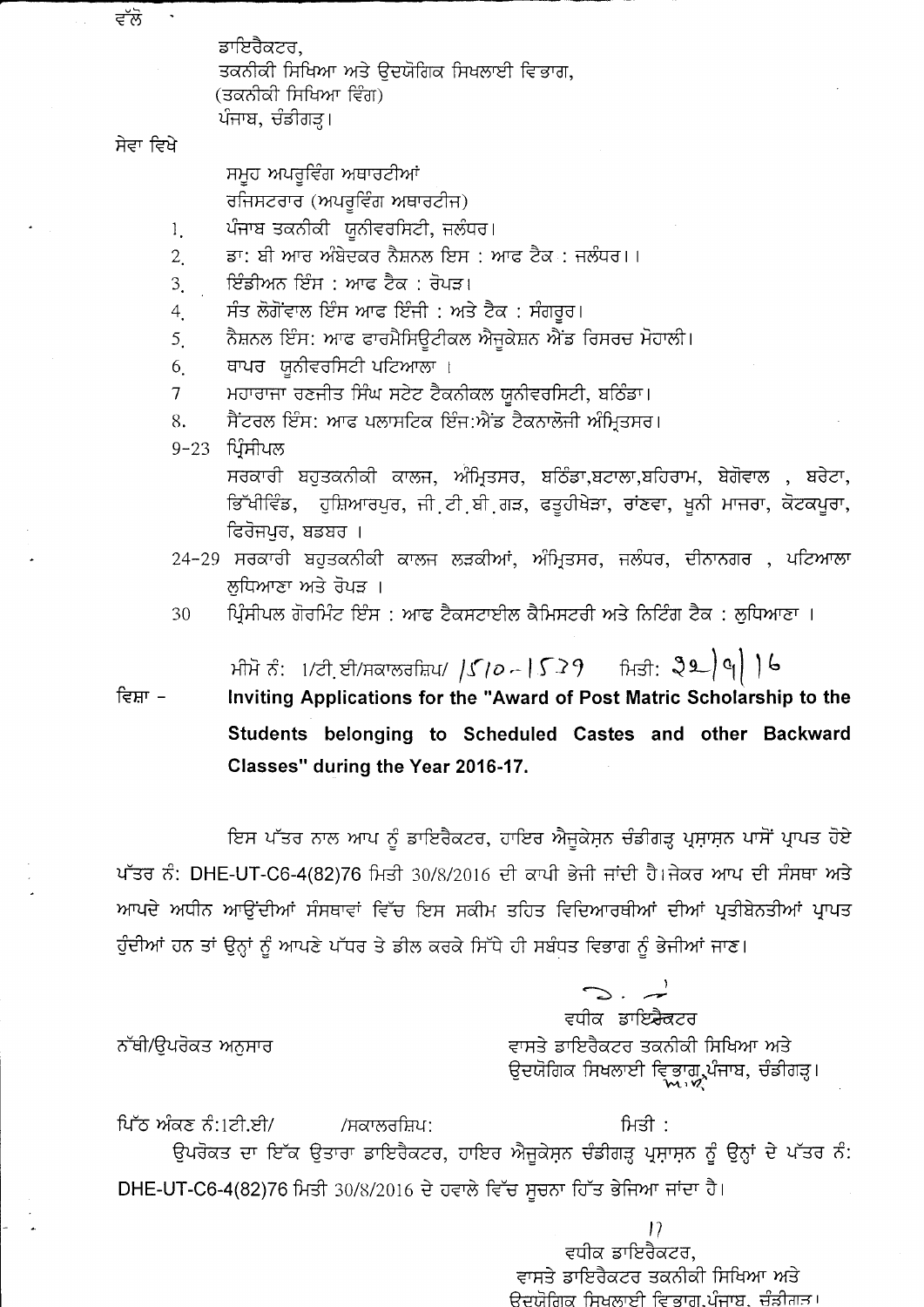To

From

- The Director Higher Education, Chandigarh Administration.
- $1.$ The Registrar, Panjab University, Chandigarh.
- $2.$ The Director Public Instruction (C) Punjab, SCO No. 66-67, IInd Floor, Sector -17 D, Chandigarh.
- The Director, Technical Education, Punjab (Plot No.1, Sec. 36A, Chd).
- 4. The Director, Technical Education, U.T., Chandigarh, PEC, Sector 12 Chandigarh.
- 5. The Principal, All Govt./Pvt. Managed Govt. Aided Colleges, Chandigarh.
- 6. The District Education Officer, Chandigarh Administration(in respect of All Govt. /Govt. Aided/Private Schools)
- 7. The Director/Principal, Govt. Medical College & Hospital, Sector 32, Chandigarh.
- 8. The Registrar, PEC University of Technology, (Deemed University), Sector 12, Chandigarh.
- 9. Principal, Chandigarh College of Engineering & Technology, Sector 26, The Chandigarh.(Diploma Wing).
- 10. The Principal, Chandigarh College of Engineering & Technology, Sector-26, (Degree Wing), Chandigarh.
- 11. The Principal, Govt. Central Crafts Institute for Women, Sector -11, Chandigarh
- 12. The Principal, Industrial Training Institute, Sector 28, Chandigarh.
- 13. The Principal, Govt. Polytechnic for Women, Sector 10, Chandigarh.
- 14. The Director, State Institute of Education, Sector -32, Chandigarh.
- 15. The Director, Post Graduate Institute of Medical Education and Research, Sector-12, Chandigarh.

Memo. No. DHE-UT-C6-4(82)76 Dated Chandigarh the  $26 - 86$  - 2016

\* \* \* \* \*

Subject: -

Inviting applications for the "Award of Post Matric Scholarship to the students belonging to "Scheduled Castes and Other Backward Classes" during the year 2016-17.

Reference on the subject cited above.

In continuation of this office letter no. DHE-UT-C6-4(82)76 dated 04.08.2016 vide which the offline application under Post Matric Scholarships for Scheduled Castes/Other Backward Classes Students are invited by this office.

It is stated that the Post Matric Scholarship for Scheduled Castes is now online and the online application form is available on the website of National Scholarship Portal i.e. www.scholarhips.gov.in. You are requested to ensure that the eligible candidates of your institutions can apply online through above mentioned portal before 30.9.2016 and the online generated application form along with relevant documents complete in all respects may be sent to this office by 15.10.2016. Further, it is also requested that the forms alongwith relevant documents shall be submitted to this office with the enclosed proforma in CD with Microsoft-excel format. It may also be ensured that the student is not availing any other scholarship and his/her Aadhaar no. is seeded with his/her bank account no. Aadhaar card and bank account with complete address and IFSC code of the account in the name of applicant is mandatory.

The applications received after the due date shall not be entertained

Liaison Officer, O/o Director Higher Education,

Chandigarh Administration.